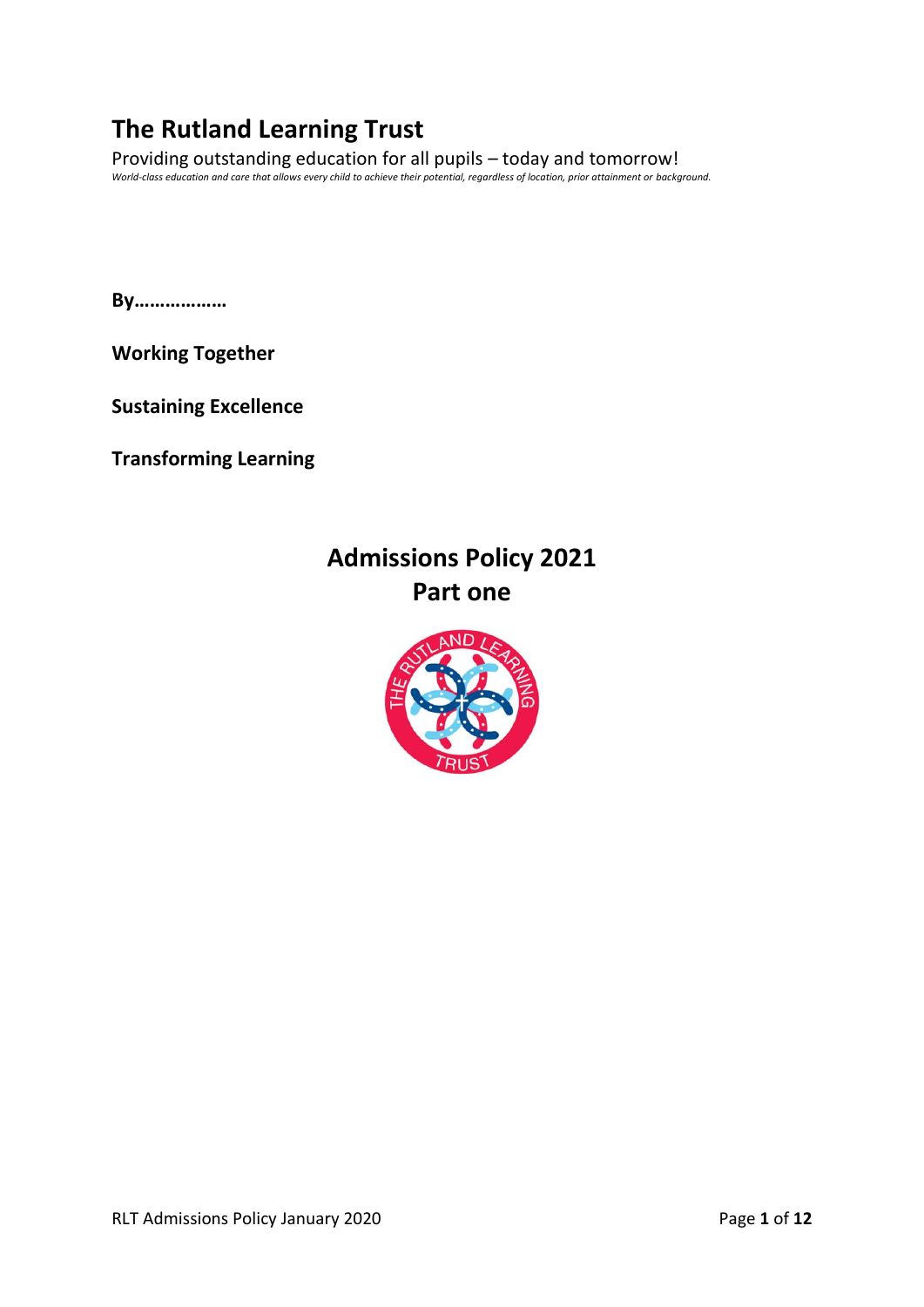# **Contents**

| 1.1   | <b>Rutland Learning Trust Policy Overview</b>                              | 3              |
|-------|----------------------------------------------------------------------------|----------------|
| $1.2$ | Aims and Objectives                                                        | $\overline{4}$ |
| 1.3   | <b>Local Authority Obligations</b>                                         | 4              |
| 1.4   | The Application Process                                                    | 5              |
| 1.5   | <b>School Transport</b>                                                    | 5              |
| 1.6   | <b>Starting School</b>                                                     | 5              |
| 1.7   | Changing School (in year admission)                                        | 5              |
| 1.8   | How does the process work?                                                 | 6              |
| 1.9   | What is the Planned Admission Number?                                      | 6              |
| 1.10  | <b>Fair Access Protocols</b>                                               | $\overline{7}$ |
| 1.11  | Children with Special Educational Needs and Disabilities                   | 8              |
| 1.12  | <b>Withdrawing Offers</b>                                                  | 8              |
| 1.13  | Late Applications                                                          | 8              |
| 1.14  | <b>Waiting Lists</b>                                                       | 9              |
| 1.15  | <b>Multiple Births</b>                                                     | 9              |
| 1.16  | Infant Class Size limits, Multiple Birth Children and Permitted Exceptions | 9              |
| 1.17  | Admission of children below compulsory school age and deferred entry       | 10             |
| 1.18  | Admission of children outside their normal age group                       | 10             |
| 1.19  | Children of UK Services Personnel and other Crown Servants                 | 12             |
| 1.20  | Appeals                                                                    | 12             |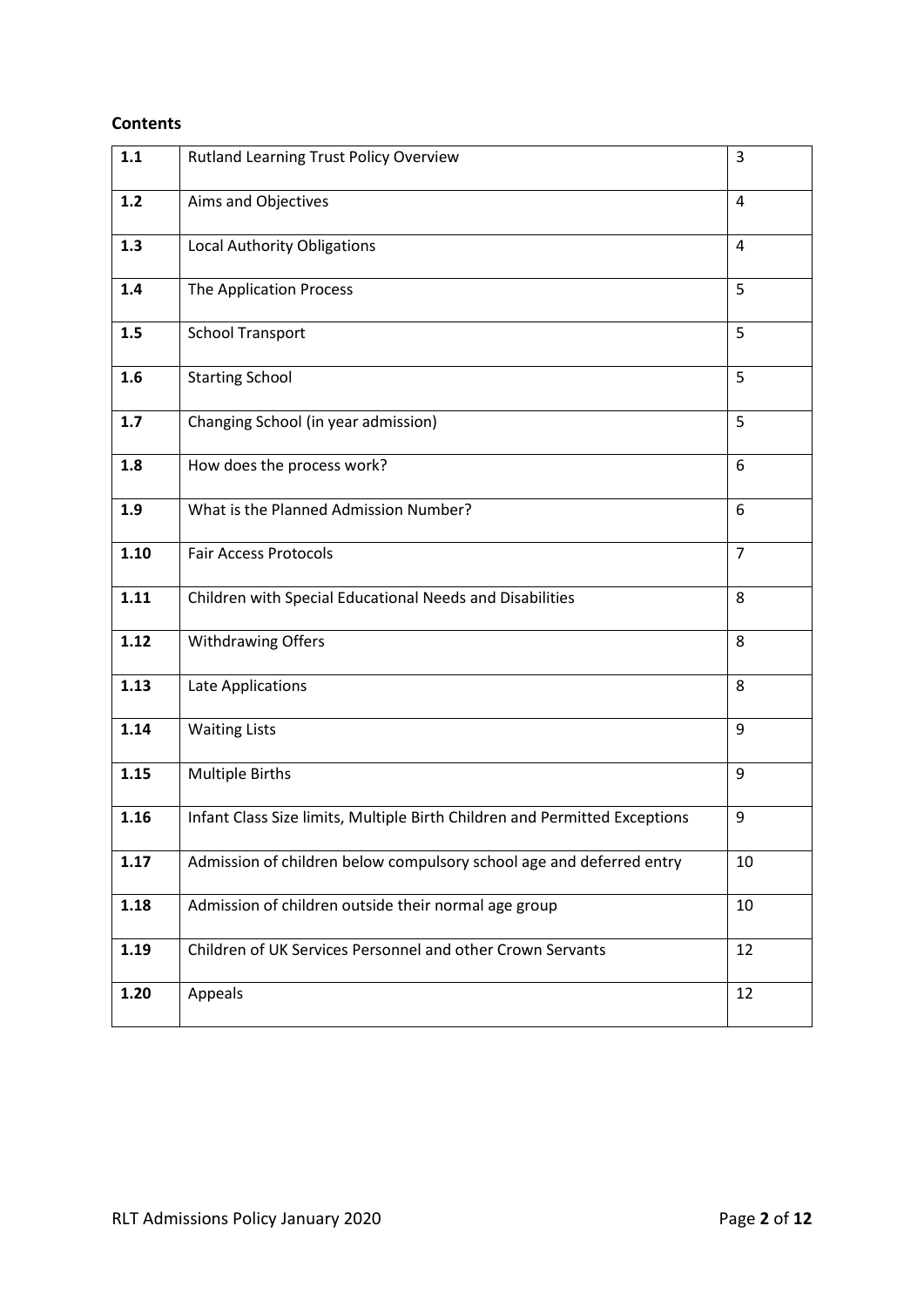## **Part One – The Trust**

#### **1.1 Admissions Policy Overview**

The Rutland Learning Trust (RLT) is the admission authority for the schools within our Trust. The Rutland Learning Trust is its own admission authority and is responsible for setting the criteria for admission, interpretation and for the administration of admissions to the schools within the Trust. The Department for Education (DfE) Admissions Code requires the admissions into the Early Years Foundation Stage year group, at the beginning of the academic year, be coordinated by the local authority; Rutland County Council is the coordinating authority for admissions in Rutland.

As the admission authority for all schools in the Trust, we need to ensure that the Trust's practices and the criteria used to decide the allocation of school places is fair, clear and objective. Parents should be able to look at a set of admission arrangements and understand easily how places for that individual school are allocated. The schools within the Rutland Learning Trust welcome children from all backgrounds and abilities.

Rutland Learning Trust is a mixed, Church of England and Community Multi-Academy Trust. The Rutland Learning Trust Members approve the appointment of Trustees who are accountable for the effective leadership and management of the Trust. The Trustees delegate responsibility to each Local Governing body for managing the admission process within their school. The Trust will then consider and approve arrangements and admissions.

The admission arrangements for our schools reflect their own local communities and their own distinctive and individual school ethos. Admission arrangements are governed by the School Admission's Code, which is published by the Department for Education.

The Admission Code recognises that schools within an admission authority's care may each require amended and different individual policies.

The admission policies for each school must be subject to public consultation at least once every seven years. When planning significant changes, such as altering catchment areas, introducing new criteria or anything that would affect admissions of children into our schools, we are obliged, and would wish, to consult.

RLT Admissions Policy January 2020 Page **3** of **12**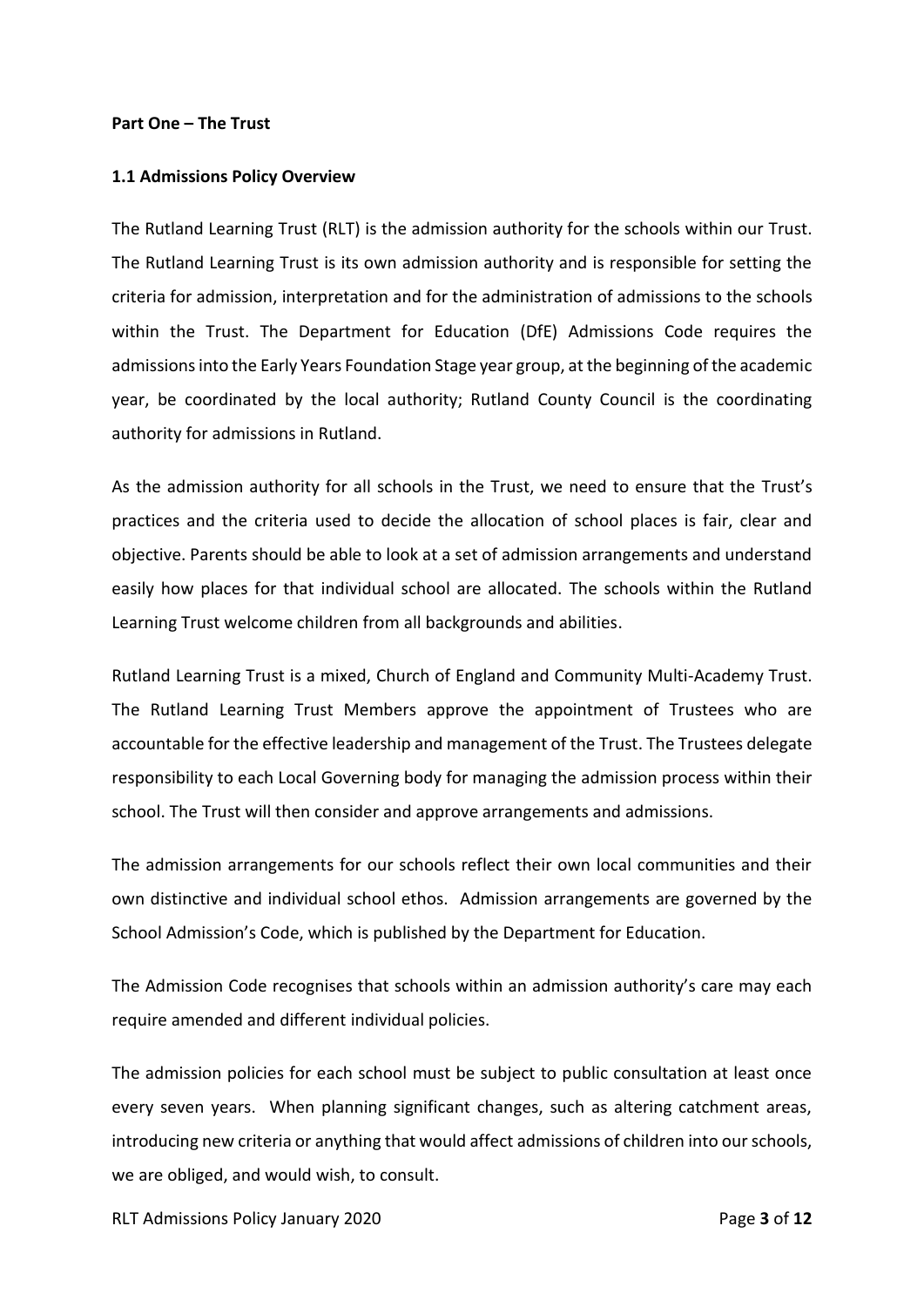As an academy Trust with Church of England schools, we are obliged by the Schools Admissions Code to have regard to advice from the Diocesan Board of Education (DBE). We are also obliged to consult with the Diocese before public consultation. The DBE's advice is that Church Schools do not make provision for faith-based criteria to be considered when more applications are received than there are places available. This policy reflects that advice.

# **1.2 Aims and Objectives**

When considering admission of pupils into any of our schools, the following principles apply:

- 1. all applications are treated equally;
- 2. no Rutland Learning Trust school selects by ability;
- 3. admissions will be dealt with as the individual school's admission policy states;
- 4. subject to infant class size regulations, and planned admission numbers within schools, our schools will prioritise parental preference wherever possible;
- 5. appeals against refusals to admit a pupil will be dealt with by an independent appeal panel, duly constituted as required by the School Appeal Admissions Code;
- 6. Rutland Learning Trust schools are inclusive and are committed to ensuring that the needs of every child on roll are met.

## **1.3 Local Authority Obligations**

The Department for Education (DfE) Admissions Code requires that admissions into the Early Years Foundation Group (i.e. children starting at primary school for the first time), at the beginning of an academic year, be coordinated by the local authority (LA) for all schools regardless of who is the admission authority. This is in order to provide a better service to parents and carers. This co-ordination involves a common application form and a common timetable as described in the 'coordinated schemes'. Rutland, along with all other local authorities, must follow a specified timetable. In-year admissions are covered in para 1.7.

Every local authority must publish a composite booklet that explains the process for starting primary school each year. Thisis found on Rutland County Council's website entitled '*Starting Primary School'* and explains information about the admission process, timetable, appeals process and other useful information. Below is a hyperlink to an example of the brochure for 2020.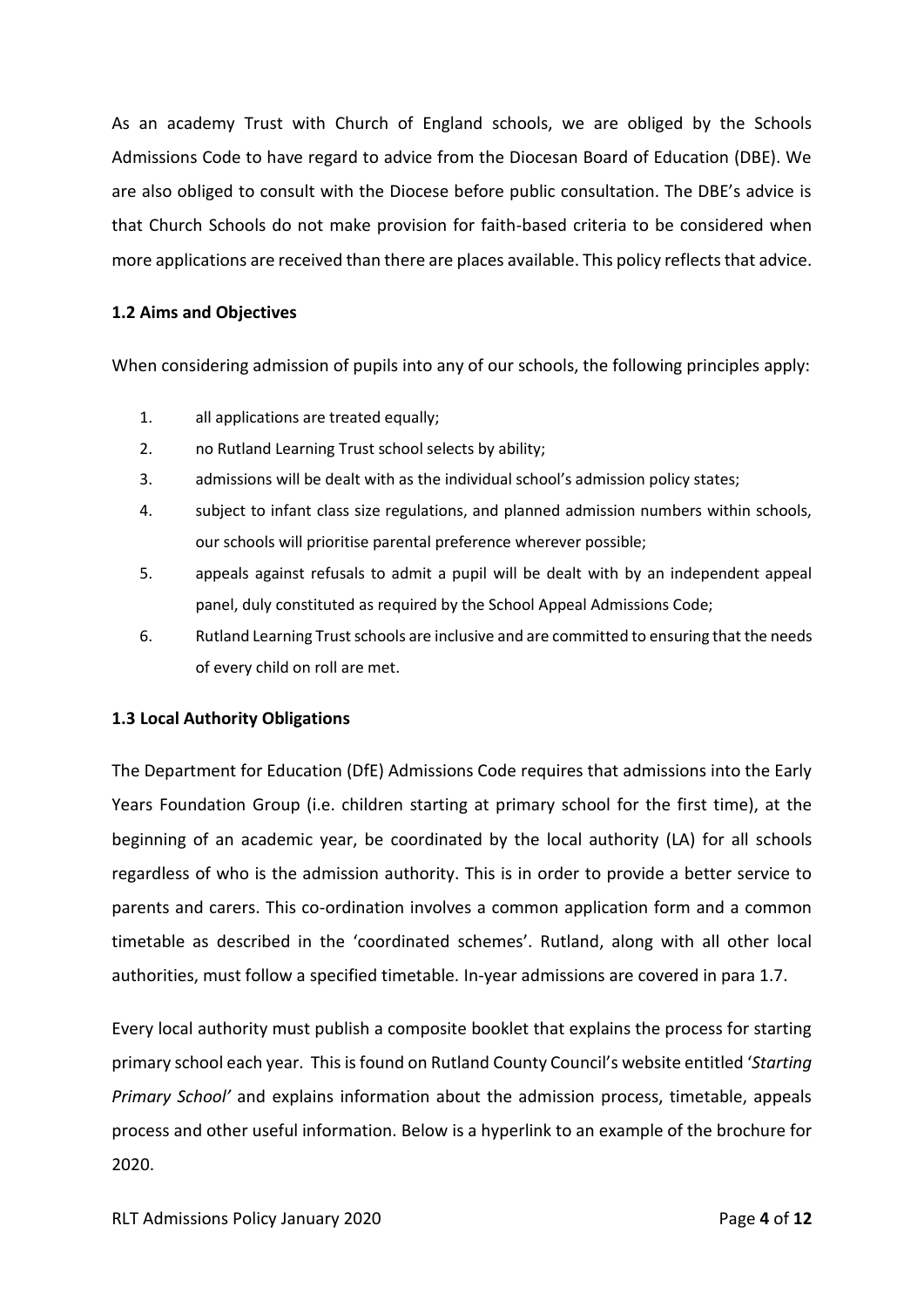## [Starting Primary School Brochure](file:///H:/Downloads/Starting%20Primary%20School%20brochure%20Sept%202020%20final%20website%20(5).pdf)

## **1.4 The Application Process (normal admission round)**

When a child is due to start primary school for the first time for entry in our Early Years Foundation Group (also known as reception), if they are resident in Rutland, applications are made to Rutland County Council using the Rutland County Council Co-ordinated Admissions Scheme. Any parent living outside of Rutland needs to apply to their own local authority; that local authority will then ensure that applications are sent to Rutland County Council for the coordinated response. For those applying from overseas, for application into our Early Years Foundation Group (reception) for the first time, they must contact Rutland County Council in the first instance. Information about the admissions process and links to Rutland County Council are found on the admissions page of each school and by following the hyperlink;

## [Rutland School Admissions](https://www.rutland.gov.uk/my-services/schools-education-and-learning/school-admissions/starting-primary-school-in-september-2020/)

#### **1.5 School Transport**

Rutland Learning Trust is not responsible for any decisions relating to school transport, this is a matter for the local authority.

#### **1.6 Starting School**

In Rutland, children begin school at the start of the academic year when they become five. There is one admission at the beginning of the Autumn term. However, there may be individual children who begin earlier or later in the academic year, see section 1.17 in this policy. Admission of summer-born children is addressed later in the policy in section 1.17.

## **1.7 Changing School (in year admission)**

Within Rutland the responsibility to co-ordinate all admission applications outside the normal admissions rounds has been passed from the local authority to individual schools or academies. These admissions are known as 'in-year admissions' and refer to a child who is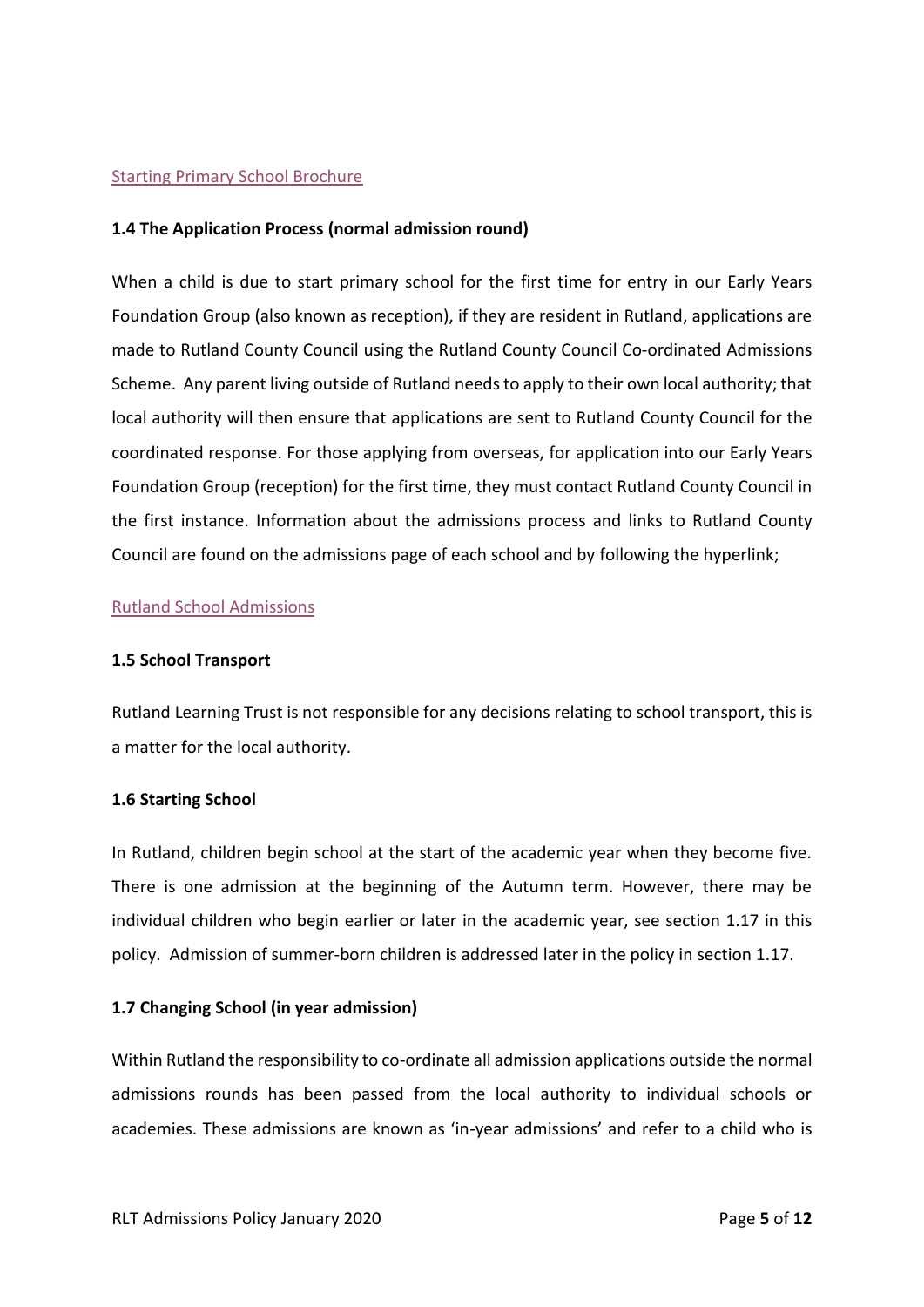not starting primary school for the first time (normal admissions rounds), but who is changing from one primary school to another.

An application, specifying three preferred RLT schools, must be submitted to; The Admissions Coordinator, Cottesmore Academy, Kendrew Barracks, Cottesmore LE15 7BA. The admission authority will then send a response in writing, to advise whether they are able to offer a school place.

In year admission applications will be considered and accepted in advance. A place will only be determined up to a maximum of 3 months before the intended start date for children of service personnel and crown servants. Applications into our Early Years Foundation Group (reception), follow the normal admission round as stated in para 1.4 above.

# **1.8 How does the process work?**

By law, every school must have a mechanism to deal with a situation when there are more applications than places. This involves setting priority criteria.

Children who have an Education, Health and Care Plan that names the school as part of that plan are automatically admitted. These children are not included in the priority criteria; the school offers them a place as this is required by law.

The number of places available in a school is indicated by its planned admission number (PAN). When there are more applications than places, the priority criteria are applied in an objective and fair way. Initially a list is provided by Rutland County Council for Early Years Foundation Group. This is then confirmed by the Local Governing Body (LGB) at each school, where authority is delegated to the LGB by the Trust.

# **1.9 What is the Planned Admission Number?**

The PAN is the number of children the school can accommodate on admission to Reception (also known as Early Years Foundation Group). This is set by law and is the number that the school considers it can teach, in Reception, in an effective manner. Additionally, the Infant Class Size Regulations require that in Reception, Year 1 and Year 2 no class shall have more than 30 pupils to each qualified teacher. This may mean that in smaller schools, combinations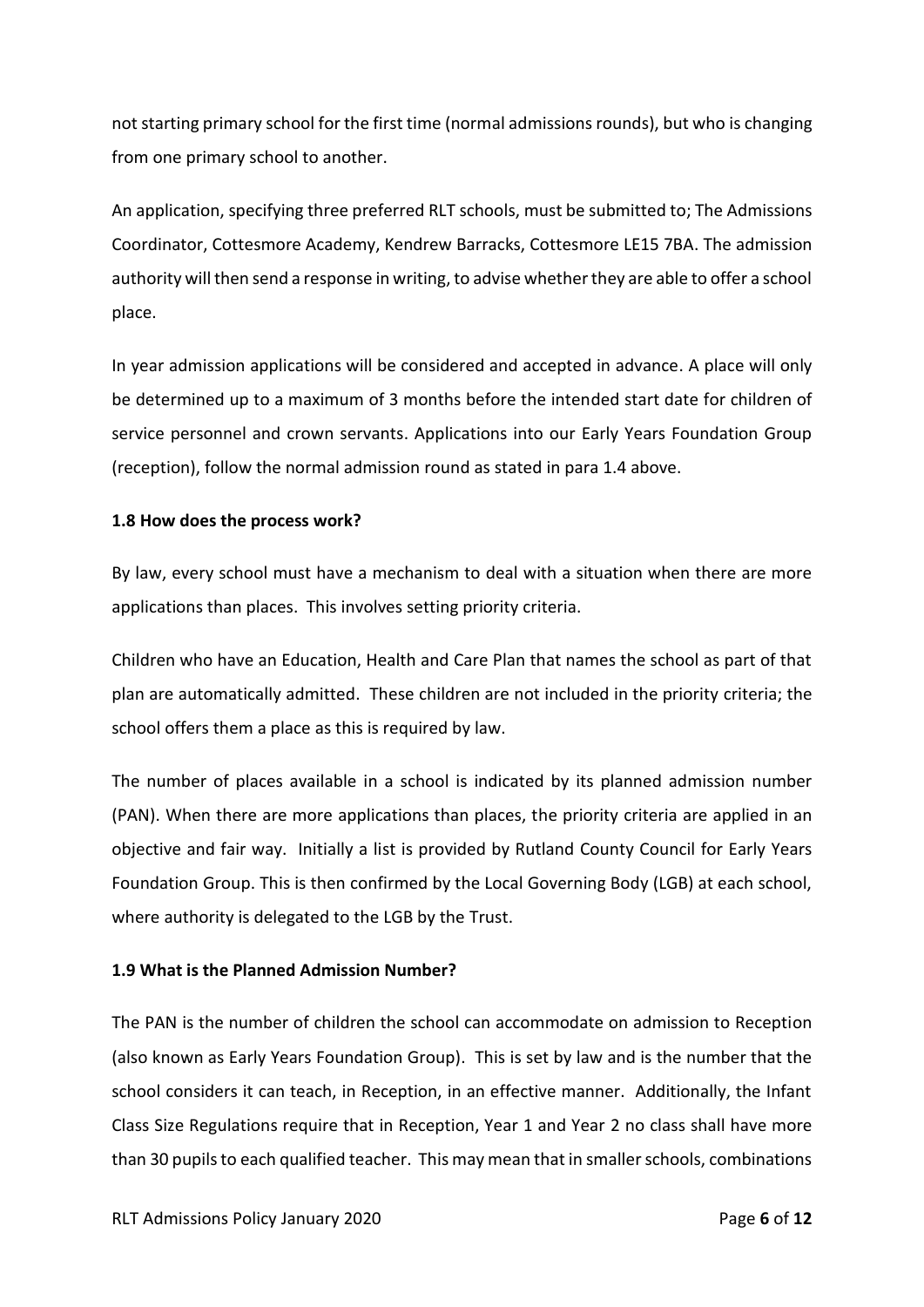of year groups are also affected by Infant Class Size Regulations; where there are mixed year groups the combined size of the class must not exceed 30 pupils per qualified teacher.

# **1.10 Fair Access Protocols**

Every school is obliged to take part in local fair access protocols. Fair access protocols exist for children who have no school place and who are at risk from missing education due to several factors. Fair access protocols work by a group of schools discussing who can best meet needs of pupils who fall into this category. The fair access protocol procedure takes precedence over the waiting list.

Hard to Place children who fall under the Rutland County Council Fair Access Protocol are:

- Children from the criminal justice system or Pupil Referral Units who need to be reintegrated into mainstream education
- Children who have been out of education for two months or more;
- Children of Gypsies, Roma, Travellers, refugees and asylum seekers;
- Children who are homeless:
- Children with unsupportive family backgrounds for whom a place has not been sought;
- Children who are carers;
- Children with special educational needs, disabilities or medical conditions (but without an Education, Health and Care Plan)

The Protocol will not apply to a child looked after, a child previously looked after or a child with an EHC Plan naming the school in question, as these children must be admitted. In addition, Rutland's Fair Access Protocol also includes:

- children who are Children Missing Education for over 15 school days;
- children who move into the catchment area of a school which is full and their current school is over the statutory distance for school transport or the next nearest school with spaces available is over the statutory distance for transport;
- children who have been withdrawn from school to home educate for whatever reason and home education has been disallowed or the parent no longer wishes to continue;
- children without a school place and with a history of serious persistent attendance problems;
- Children of UK service personnel and other Crown Servants, where a change of location ordered by the service leads to a need for a place in a Rutland school.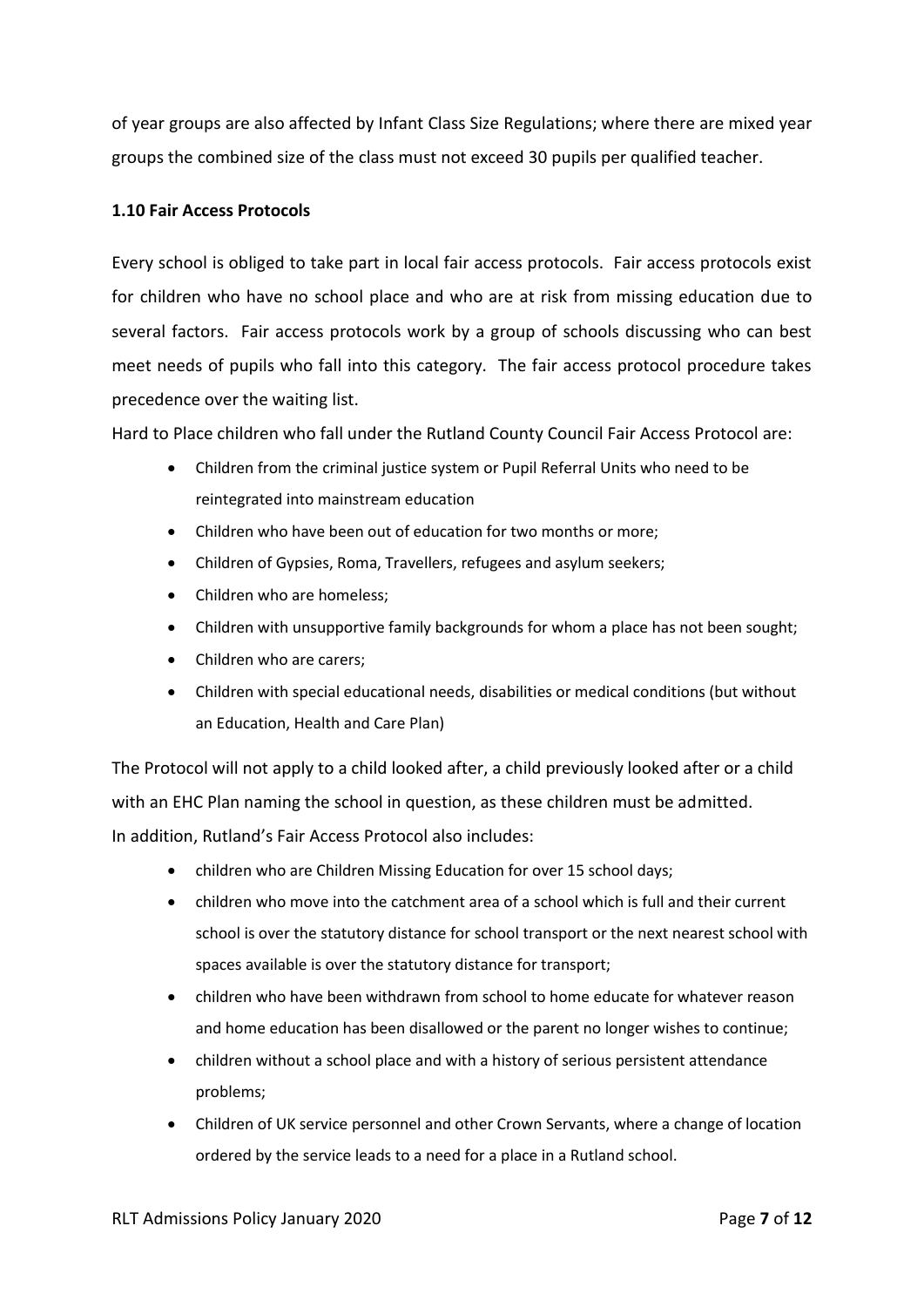## **1.11 Children with Special Educational Needs and Disabilities (SEND).**

- The Rutland Learning Trust will not refuse an application for admission to a Rutland Learning Trust school because it is believed that the school cannot cater for the child's special educational needs and/or disabilities
- Pupils with special educational needs and/or disabilities but no Education, Health and Care Plan (EHCP) are dealt with through the normal admissions policy. Schools cannot refuse to admit a pupil because he/she does not have an EHCP or is being assessed for one.
- *The Trust Board is required by section 324 of the Education Act 1996 and Children and Families Act 2014 s. 33 to admit to a school a child with an Education, Health and Care Plan which names the school. This is not an oversubscription criterion. Schools must admit children with EHCPs which name the school whether there are places available in the school or not, unless it would be incompatible with the efficient education of others, or the efficient use of resources. Efficient education means providing for each child or young person a suitable, appropriate education in terms of their age, ability, aptitude and any special educational needs they may have. SEN Code of Practice 2015, para 9.79*

## **1.12 Withdrawing Offers**

The Rutland Learning Trust can withdraw offers of places in certain circumstances. An offer of a place will be withdrawn when a parent has not responded to an offer within a reasonable period of time, usually 21 days from the date of that offer. The offer can also be withdrawn if the basis of the offer was either a fraudulent or misleading application.

#### **1.13 Late Applications**

The Rutland Learning Trust, working with Rutland County Council, may accept late applications for first-time admission. All applications received by the closing date will be treated equally. However, if you submit your application after the closing date it will be processed as a late application and this could result in you not receiving an offer at your preferred school. There have to be particular reasons why an application is late, and this is not subject to any appeal at this point. An Independent Appeal Panel may take a different view at a later stage in the process.

Examples of reasons for a late application are: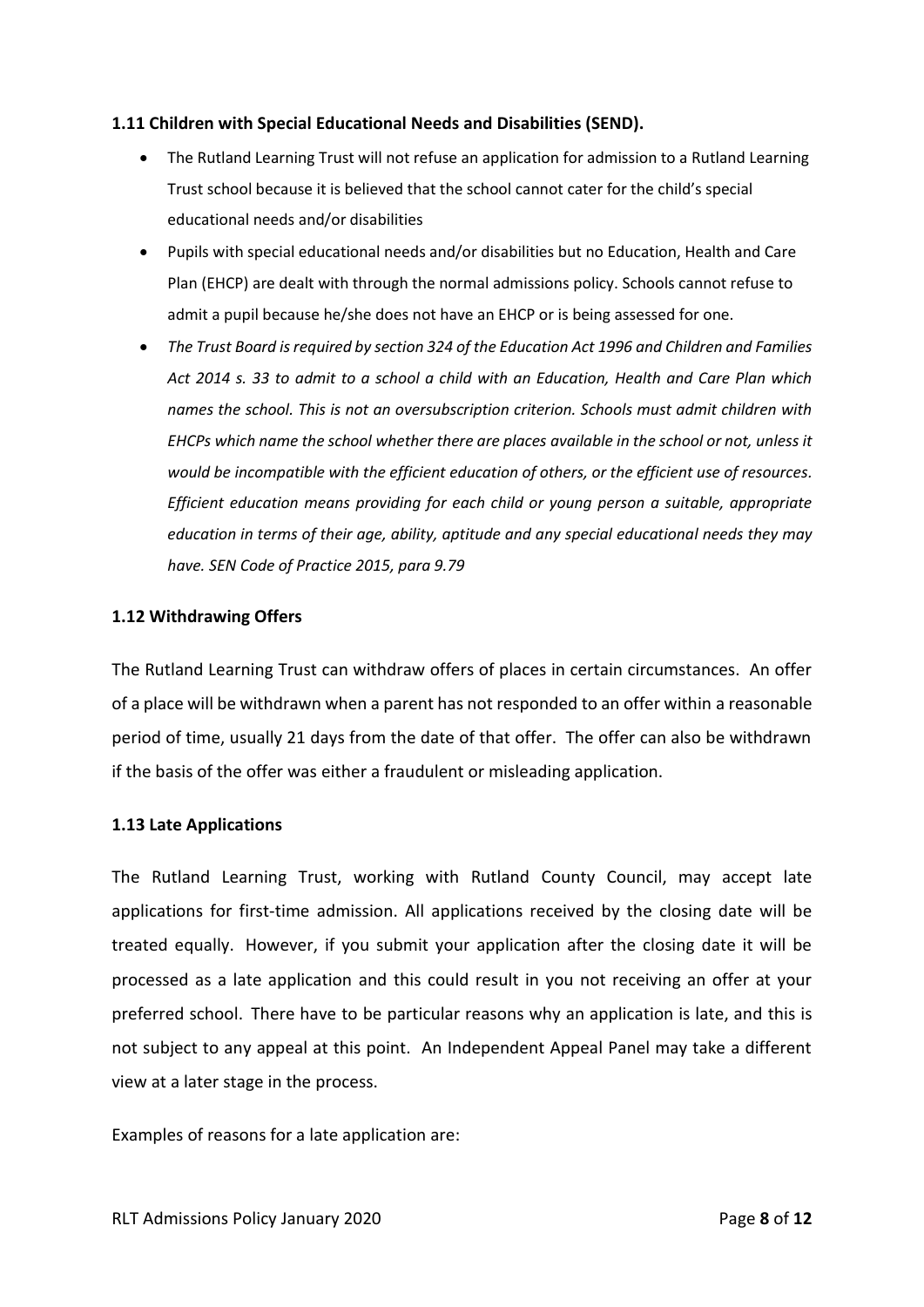- family returning from abroad;
- lone parent has been ill for some time;
- family moving into the area from another area;
- other exceptional circumstances.

Whilst every case is treated on its own merits, evidence to explain why the application is late will be required in every instance. An application that is accepted as being late, but with justifiable reason, will be included in the first cycle of allocations and the parents will be notified on the national offer day.

Other late applications for a named academy after the specified date will be dealt with after the offer day and will be considered against the oversubscription criteria.

## **1.14 Waiting Lists**

Each school will operate a waiting list. The list is made up of children whose parent/carer has applied for a place at the school and been unsuccessful. The list will be maintained until the end of that academic year. When a place becomes available the next eligible child on the list will be offered the space. If that family does not require the space, it will pass to the next eligible child and so on.

After the waiting list has been disbanded, places will be allocated on application and if a space is available, following the standard in-year admission procedures.

## **1.15 Multiple Births**

In the unusual event of there being one space available within the infant class size limit, children of multiple births are permitted exceptions to the class size limit in these circumstances.

## **1.16 Infant Class Size Limits, Multiple Birth Children and Permitted Exceptions**

In compliance with the relevant regulations, an infant child (i.e. up to and including Year 2) who moves into a school's area once initial allocation decisions have been made, will not necessarily be offered a place in the school if the relevant class will already contain 30 children *and* if an alternative school with space available in the relevant year group within 2 miles of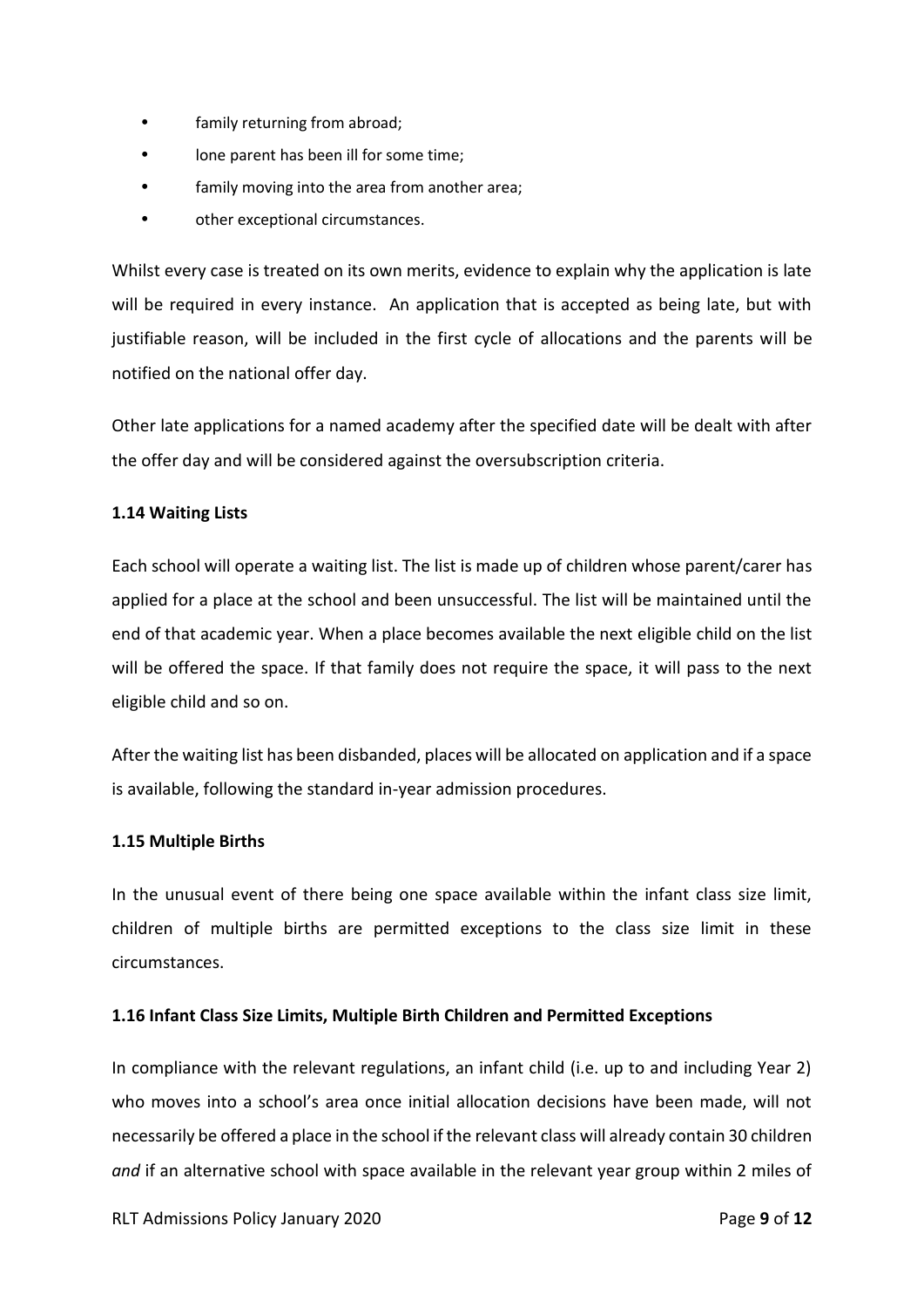the home address is identified. If there are no places available in nearby schools, the child will be an excepted pupil in the catchment school, allowing the class to exceed 30 pupils.

## **1.17 Admission of children below compulsory school age and deferred entry**

Upon notification of a school place being offered, a child is entitled to a full-time place in the September following their fourth birthday.

Parents can request that the date the child is admitted to the school is deferred until later in the school year, but not beyond the point at which they reach compulsory school age and not

beyond the beginning of the final term of the school year for which the original application was made.

To defer a place at first time admission, parents are asked to inform the school where the child has been allocated the school place.

If a child does not attend school by the beginning of the final term of the school year for which the original application was made, parents are required to make a new application.

## **1.18 Admission of children outside their normal age group**

Parents may seek a place for their child outside of their normal age group for example, if the child is gifted and talented or has experienced problems such as ill health.

For early entry, parents are to contact Rutland County Council in the first instance.

Parents of a summer-born child, that is, those children born from 1st April to 31<sup>st</sup> August, may choose not to send their child to school until the September following their fifth birthday and may request that they are admitted out of their normal age group, for example, to Reception rather than Year 1.

To request a delayed entry parents are required to make an application for their child's admission to their normal age group at the usual time in accordance with this policy and at the same time to submit a request to the admission authority for admission out of the normal age group. Further information about the process will be provided to parents upon their request for admission outside of normal age group or by contacting the School. \*\*

RLT Admissions Policy January 2020 Page **10** of **12**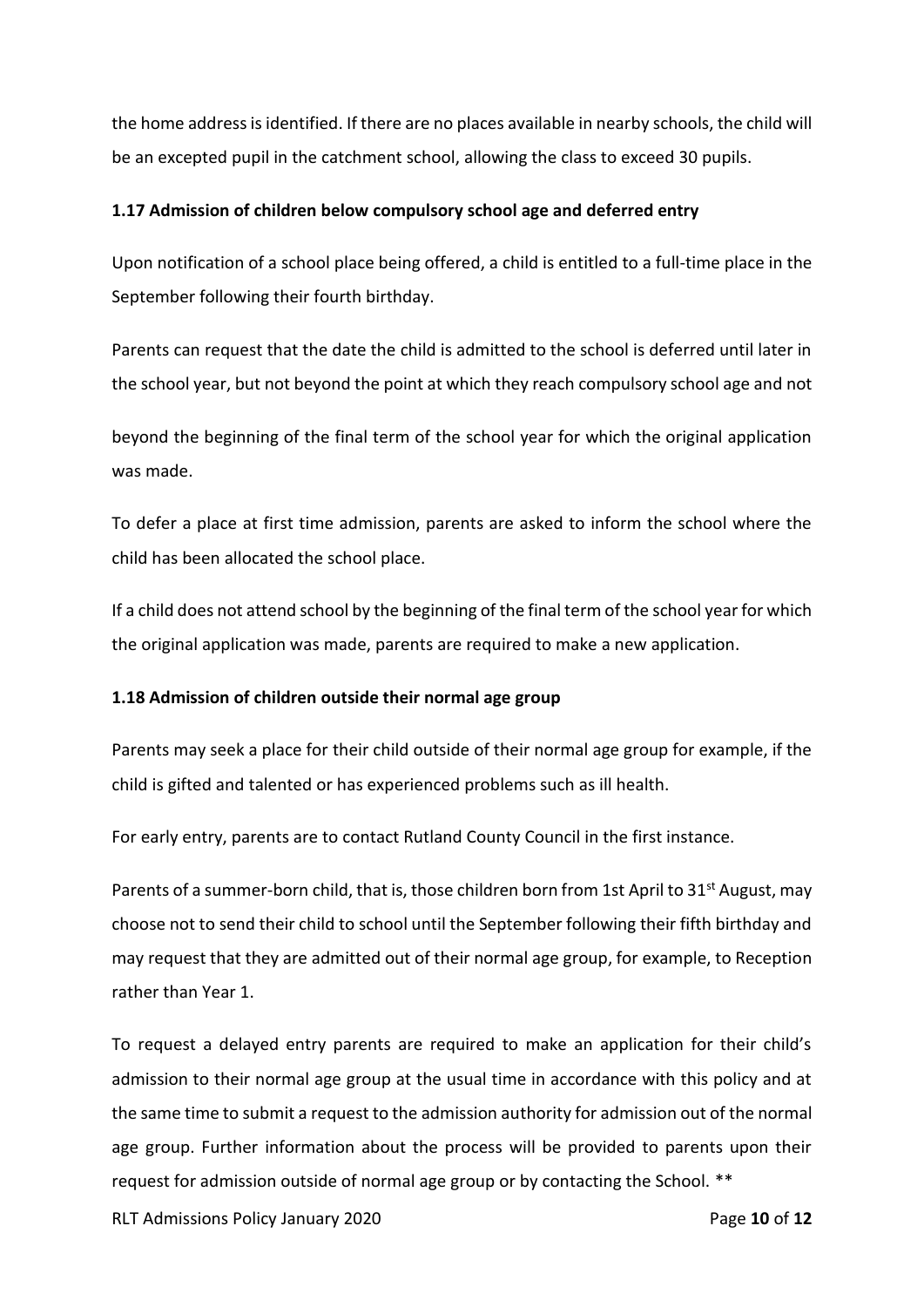Decisions will be made by the admissions authority on the basis of the circumstances of each case and in the best interests of the child concerned. This will take into account parents' views, information about the child's academic, social and emotional development, where relevant their medical history and any views of a medical professional, whether they have previously been educated outside of their normal age group and whether they may have fallen in to a lower age group if the child was not born prematurely. The views of the Headteacher of the school concerned must be taken into account. Decisions made by the admissions authority will be clearly set out.

When informing a parent of the decision on which year group the child should be admitted to, the reason(s) will be given.

Where the admitting authority agrees to the parent's request for their child to be admitted to a year out of their normal age group, it will be necessary for the parent(s) to apply again for a place at the appropriate time, and as a consequence the child will be admitted to a relevant age group (the age group to which pupils are normally admitted to the school). The local authority (and admission authority if it is not the local authority) will process the application as part of the main admissions round unless the parental request is made too late for this to be possible and on the basis of determined admission arrangements only including the priority criteria when this applies.

One admission authority cannot be required to honour a decision made by another. Upon transfer, it will be a matter for that admission authority. Decisions will be made by the admission authority regarding the parental request for admission out of normal age group in time for parents to make an informed decision about whether their child will start school before compulsory school age. An application will not be given a lower priority on the basis that the child is being admitted out of their normal age group.

Parents' statutory right to appeal against or refusal of a place at a school for which they have applied does not apply if they are offered a place at the school, but it is not their preferred age group.